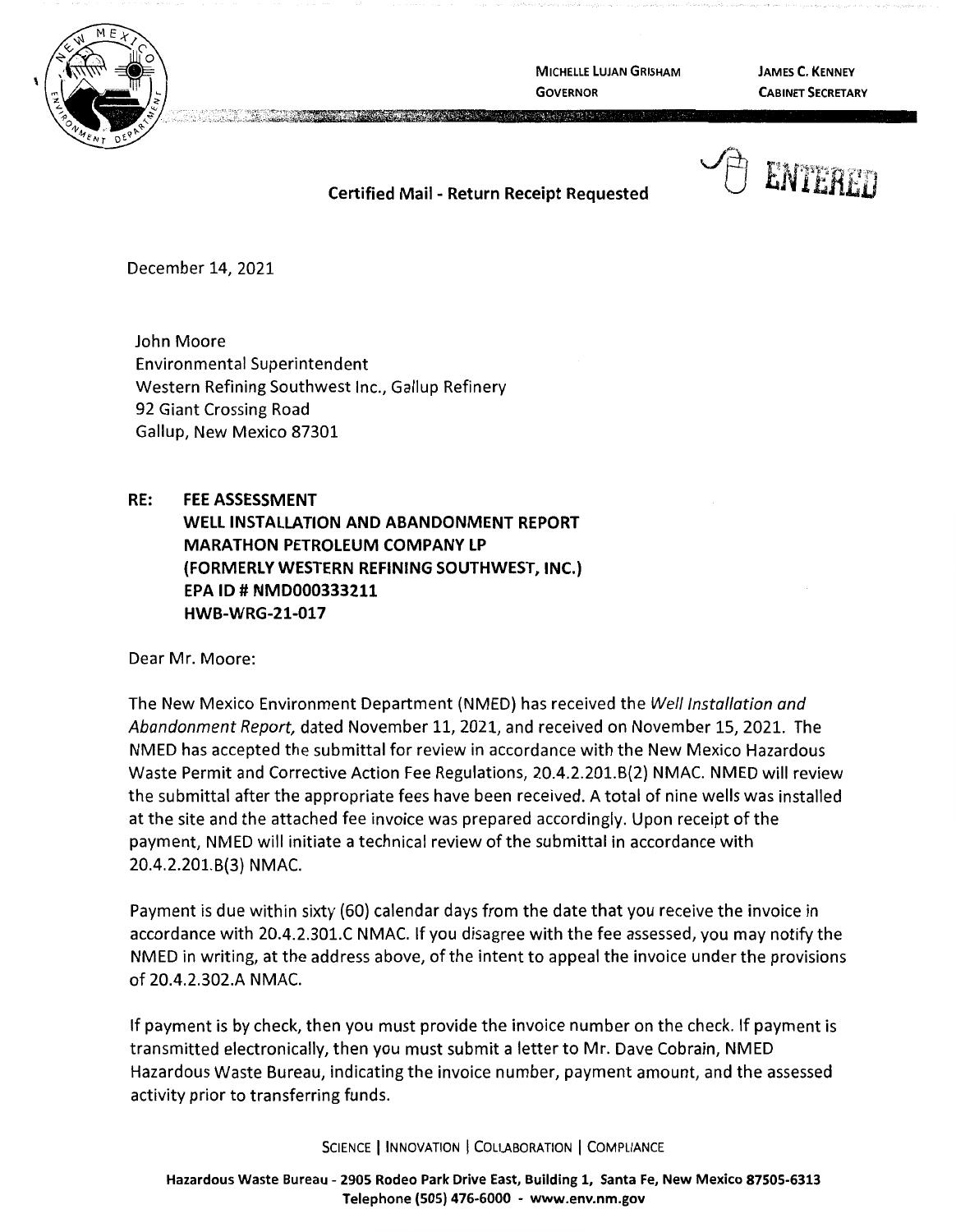Mr. Moore December 14, 2021 Page 2

If you have any questions regarding this letter, please contact Michiya Suzuki of my staff at 505- 690-6930.

Sincerely,

 $\mathbb{Z}$ 

Dave Cobrain Program Manager Hazardous Waste Bureau

cc: J. Sanchez, NMED HWB M. Suzuki, NMED HWB

 $\epsilon$